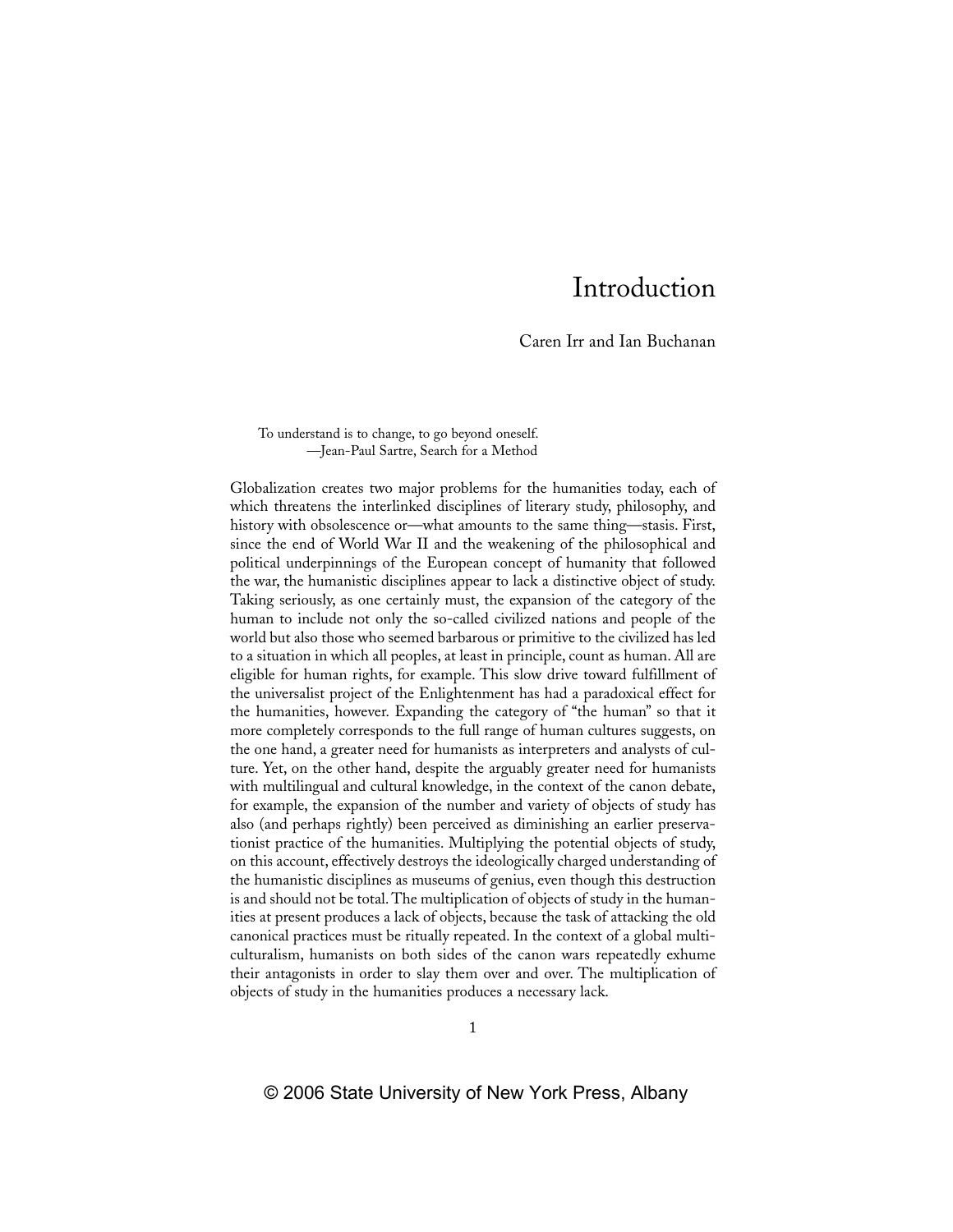For related reasons, in many places, the humanities today are also characterized by a tremendous methodological diversity. This is in part the result of the fact that, with the postwar acceleration of global flows of communication and migrants, humanists now have much greater difficulty anchoring their projects in self-evidently national traditions. Limiting the set of objects with which one works by isolating a single national culture, and then further restricting inquiry to a single historical slice of the national tradition, increasingly seems to many students of culture an artificially narrow enterprise. Surely, if public discussion of globalization means anything, it means that we cannot simply assume the autonomy of distinct national cultures in the present—or in the recent and distant past. Yet, despite our ability to pose this methodological problem in the abstract, humanists have not attained the genuinely global perspective that would provide the necessary corrective. Under the influence of the new transdiscipline of Theory, many have examined crossnational themes—language or gender, for instance. This work has released powerful jolts of energy in the humanities, but many of these enterprises have also met their limits and revealed their own continuing assumption of a national or cultural home. The well-known discussion of the limited racial imagination in first-world feminism might serve as an instructive example here. Rather than obviating the search for postnational methods of study, theoretical approaches tend to revive the problem. "Theory" is one name for a methodological crisis in the humanities, not its resolution.

In this context, methods of analysis have continued to proliferate. Old historicists routinely sit across the conference table from new ones, while literary historians and "deconstructionists" argue over which "ism" should be added next to the hodge-podge list of "methods" studied in introductory courses. The grand promise of Theory as a meta-discourse that would unite and reposition the concerns of the humanistic disciplines has not utterly exhausted itself, but the wave of enthusiasm it inspired in the 1970s and 1980s does seem to many observers to have crested. We now find any number of socalled philosophical reactions—in the name of ethics, beauty, and so on appealing to the logic of capitalist triumphalism and claiming to have won the day now that the period of struggle is over. Without some renewed commitment to identifying definite objects and methods of study, a drift into disorganized and unreflective pluralism can easily be imagined as the destiny of the humanities.

To this crisis, however, four solutions propose themselves. In the spirit of Samuel Huntington, for example, humanists might insist on preserving the categories of both "the human" and "the nation." Or, they might accept the political and philosophical critiques of the insufficiency of the category of "humanity" but retain, like Richard Rorty or Jürgen Habermas, some elements of the national tradition. Arguing for an essentially social democratic reform within the context of the nation, both Rorty and Habermas urge humanists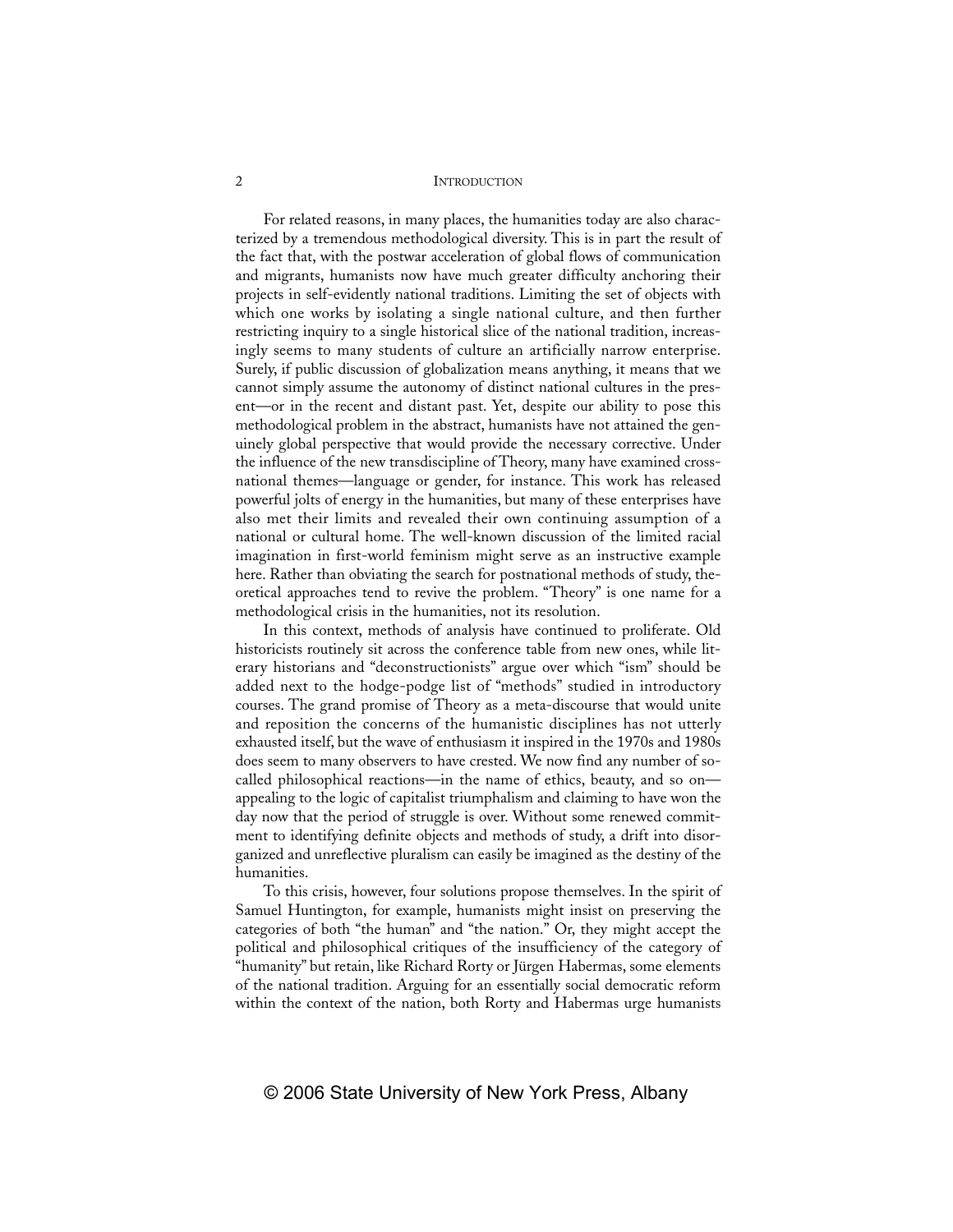toward finishing the project of modern nation-building in their academic forms. Alternately, we might remove "the nation" but retain a concept of "the human" as, arguably, Elaine Scarry has done in her well-known work on bodies in pain. Martha Nussbaum's neo-Aristotelian approach to emotions and human capabilities as universals might be understood in a similar vein. Finally, humanists might opt to revel in the uncertainty of a less charted alternative, operating with reference to neither the human nor the nation, inventing instead new provisional concepts from project to project, as need be. Each of these options has its benefits and promises to rebuild the humanities according to its own logic, but—faced with all of them—humanists still have the difficult task of sorting, ordering, and interpreting these options for our own enterprise.

It is for this vital task that the work of Fredric Jameson has been so immensely useful. Widely regarded as one of America's most important critics, and frequently described as America's most important Marxist thinker, Fredric Jameson has been at the forefront of the field of literary and cultural studies since the early 1970s. Author of such landmark texts as *The Political Unconscious: Narrative as a Socially Symbolic Act* and *Postmodernism, or, the Cultural Logic of Late Capitalism*, books that have literally transformed the critical landscape, Jameson is without doubt one of the leading humanistic intellectuals of our time. He is also one of the most eclectic—in the most positive sense of that term; he has written about philosophy, novelists from Proust to Stephen King, but also on drama, several different national cinemas, video art, easel painting, rock music, architecture and urban planning, as well as utopia and science fiction. In the process, Jameson's writing has produced an enormous map of cultural objects and theoretical schools, granting each some validity in its sector and coordinating each in relation to the others. Repeatedly throughout his career, Jameson has produced strong rewritings of major traditions with the explicitly pedagogical purpose of reinvigorating the humanistic or interpretive disciplines.

## JAMESON'S CAREER

Perry Anderson explains what has made Jameson's scholarship so important and impossible to ignore during the late twentieth and early twenty-first centuries. Speaking of "Postmodernism, or, the Cultural Logic of Late Capitalism," the landmark 1984 *New Left Review* essay that would culminate in an award-winning book of the same title, Anderson wrote that it "redrew the whole map of the postmodern at one stroke—a prodigious inaugural gesture that has commanded the field ever since."1 Here Anderson underlines the element most crucial to an understanding of both Jameson's career and the reception of his work: its essential boldness. In a similar vein, Colin McCabe also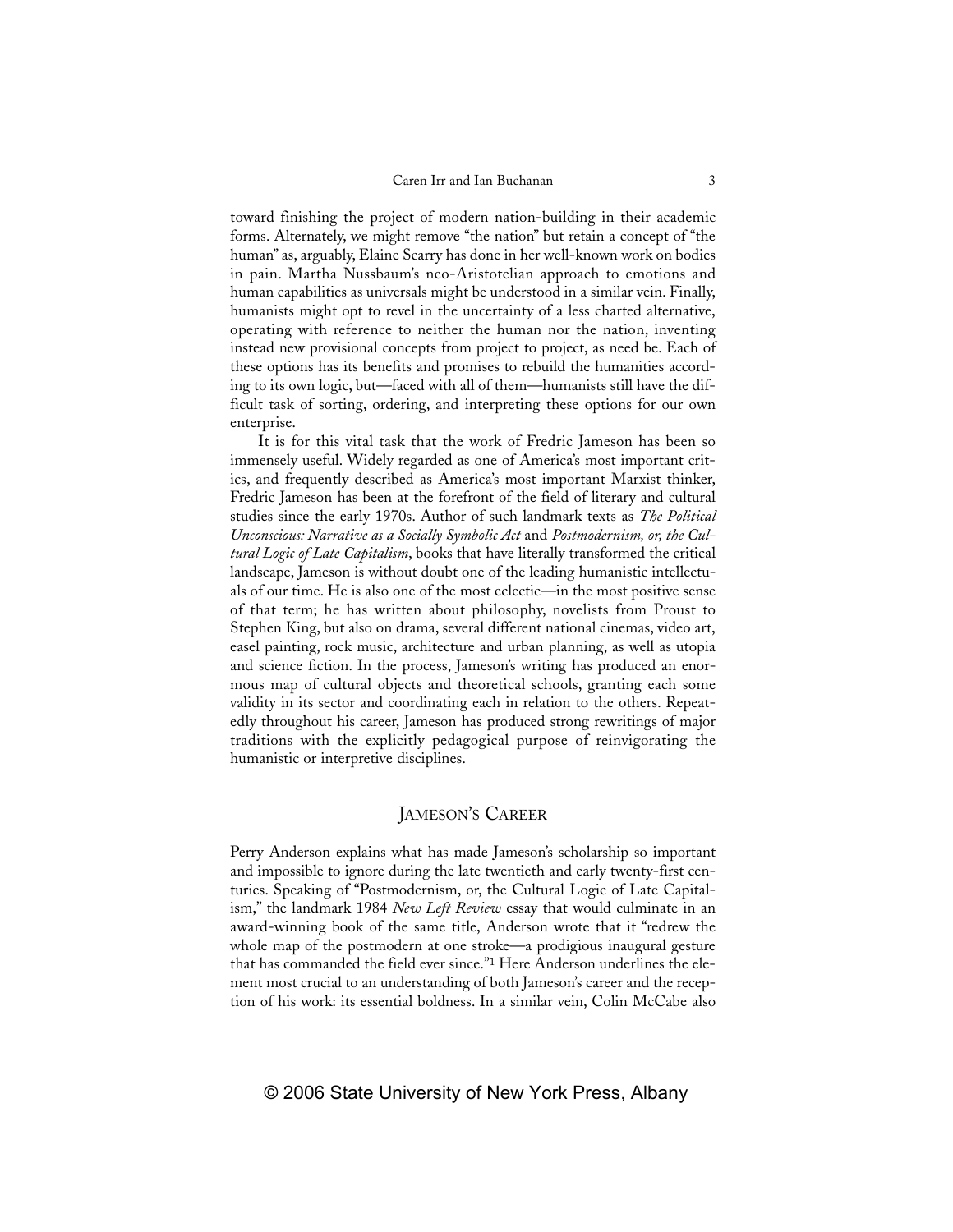draws attention to Jameson's intellectual ambition; in the preface to *The Geopolitical Aesthetic*, he remarks that "it can truly be said that nothing cultural is alien to him."2 Indeed, any thorough review of Jameson's work cannot but marvel at its range. It uses materials in many languages, relies on familiarity with literally dozens of national histories, and exhibits knowledge of cultural texts that extends from urban planning and architecture through film and literature (in its many permutations) to contemporary video art. What distinguishes Jameson's work, then, is his ability to draw together this multiplicity of disparate strands, or straws in the wind as he put it, and reveal their integration. This totalizing impulse at once fascinates and infuriates his critics, but it is also what makes his writing so vital. By boldly and broadly synthesizing, Jameson has become one of those humanists who sets the agenda for critical discussion in our time.

For this reason, we can understand the history of Jameson's career as a sequence of Zeitgeist statements and the history of the reception of his work as a sequence of responses to those statements. To put it another way, the reception of Jameson's work can be divided between those who reset their compasses according to his successive mappings of the critical landscape and those who continue to use a preexisting map or propose their own. Critics in the first category do not necessarily accept Jameson's work uncritically; on the contrary, their work tends to be the most questioning. For instance, while in broad agreement with the general proposition that postmodernism is a left problem, Perry Anderson does not hesitate to offer his own criticism of its formulation. In the second category, we generally find critics who reject Jameson's totalizing view of history and (more important) historiography and therefore recoil from his paradigm shifting pronouncements. Critics of this orientation tend, for instance, to treat Jameson's work on postmodernism purely as style criticism and ignore its wider world-historical implications. What they ignore, in other words, is Jameson's central point: the idea that postmodernism is symptomatic of a deep historical undercurrent and therefore needs to be interrogated for what it can tell us about the new state of social and political organization. Instead, they approach it as an exposition on a certain moment in literary history and worry that Jameson has neglected particular exceptional texts.

This field-specific critical reception of Jameson's work on postmodernism is also instructive to consider because it reminds us of another crucial facet of his career—the fact that with each new book he speaks to a new audience and intervenes into a new field. This does not mean he ceases speaking to his current or past readers, only that he does not make a habit of preaching to the converted. In this sense, it could be said that with each new book Jameson builds an ever more complexly constituted audience. To summarize the nature of Jameson's relationship to his audience, we might turn to his remarks on Simmel in *The Cultural Turn*: "Simmel's subterranean influence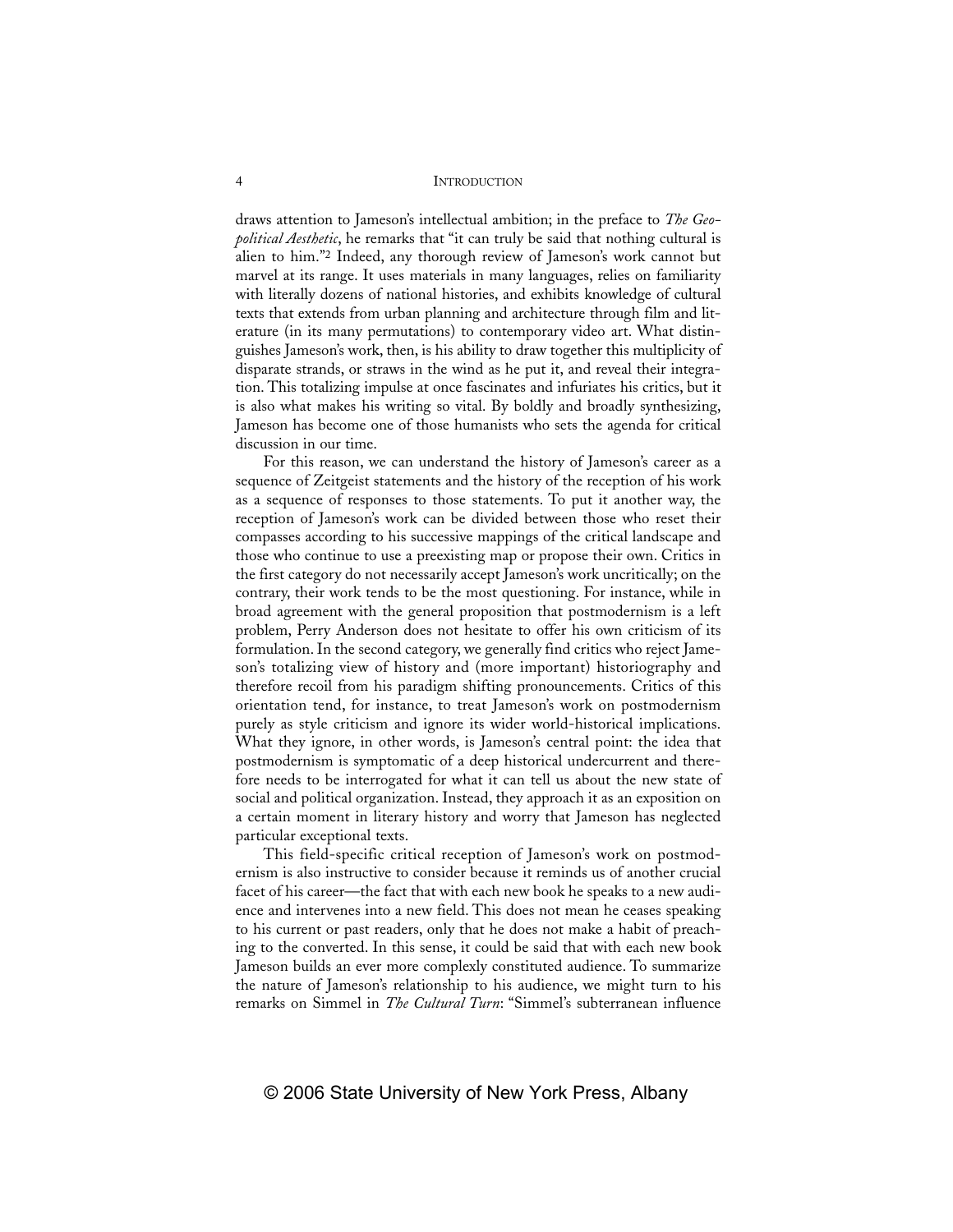on a variety of twentieth-century thought currents is incalculable, partly because he resisted coining his complex thinking into an identifiable system; meanwhile, the complicated articulations of what is essentially a non-Hegelian or decentred dialectic are often smothered by his heavy prose."3 With the exception of the remark about Simmel being non-Hegelian, the main thrusts of this comment—the resistance to coining a brand-name system and the burying of ideas in heavy prose—clearly apply to Jameson himself, the former by his own admission and the latter by common consent. Perhaps most important, this quotation reminds us that Jameson's work, like Simmel's, has had an incalculable influence on a generation of scholars in a sometimes subterranean fashion.

In part this influence is due to Jameson's extraordinary work as a teacher of undergraduate and graduate students and his mentoring of junior scholars literally from all over the world. In interviews, Jameson has stated quite frankly that he understands the training of students as his essential task—that is, the task he can actually do, as opposed to those he might urge on others. What he invariably does as a pedagogue is give them the tools to carry out their own researches; thus, his students tend to work tangentially to his own oeuvre, though all the while retaining it as a touchstone. It would be an instructive, albeit difficult exercise to map the lines of flight Jameson's teaching has spawned, to see where his pedagogy has taken his students.4 The essays brought together for this volume give a taste of that influence in just a few of the fields in which Jameson's work has been important.

Most consistently, Jameson's influence has been methodological. These methods of reading have been in evidence his first book, *Sartre: The Origins of a Style*. Although published at the height of the Cold War when a book on a Marxist was provocative in a way no longer properly recognizable to contemporary readers, the Sartre book has often been described by its critics as insufficiently political, or at least not *as* overtly political as its subject matter. And indeed it is true that Jameson does not dwell on the political content of Sartre's philosophy, but rather emphasizes the latter's style. This essential emphasis on the "unconscious" politics of style is developed further in his next book published a decade later, namely *Marxism and Form*. The second book is obviously political in both intent and content; it also changes the scale of the question of politics. While the first book concentrates on parts of the sentence, words, punctuation, and so forth, the next book tackles the sentence formation itself. In light of *Marxism and Form*, we can see that *Sartre* anticipates much of Jameson's later work in the way it analyzes style not as a problem of content, but rather as a problem of form.

This emphasis on form has been Jameson's principal means of politicizing the apparently non-political ever since. As he would put it in a later interview, "the form of the work of art—and I would include the form of the mass cultural product—is a place in which one can observe social conditioning and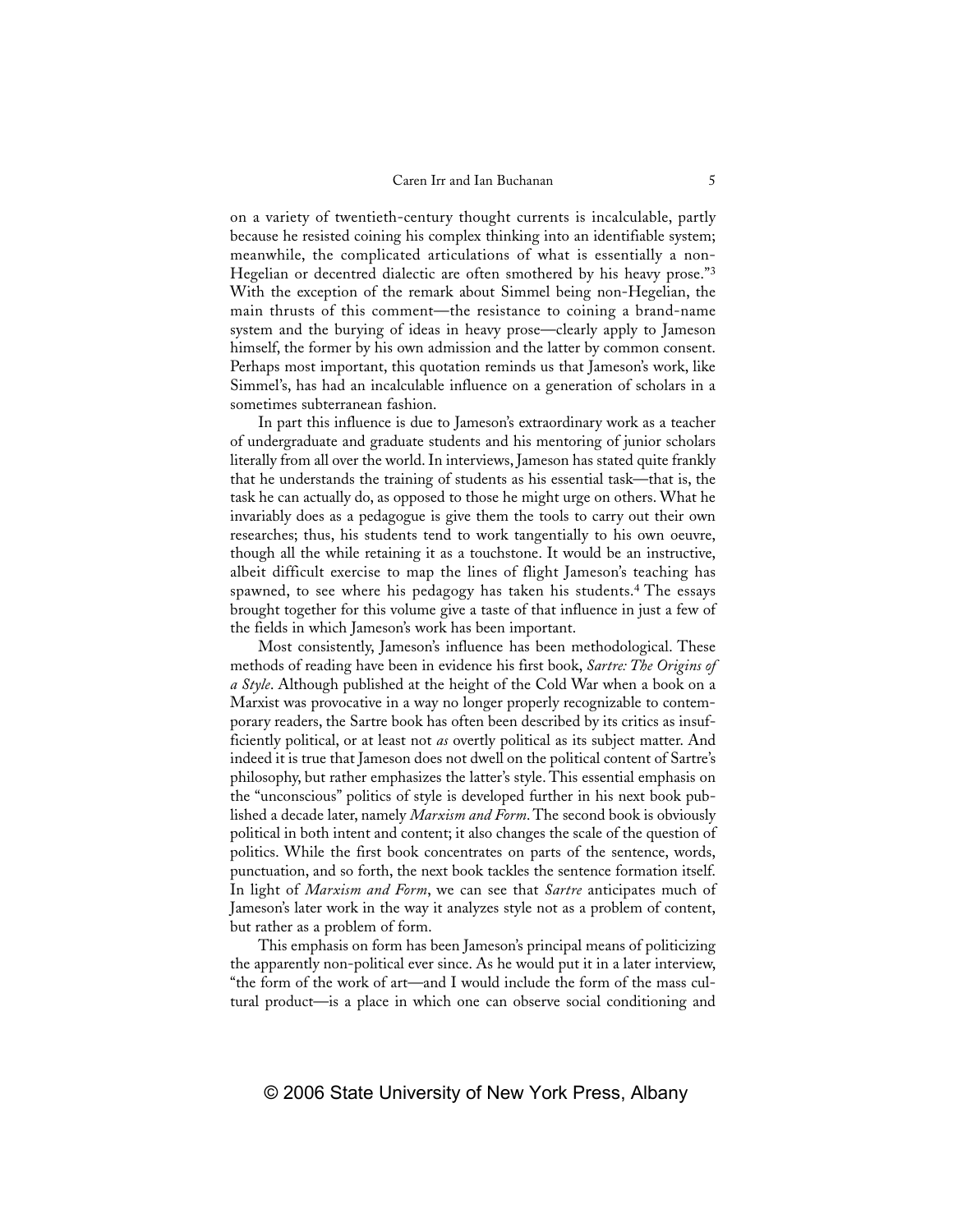thus the social situation. And sometimes form is a place where one can observe that concrete social context more adequately than in the flow of daily events and immediate historical happenings."5 In this sense, formal criticism provides the basis for his unique brand of dialectical criticism. In constructing this method, Jameson draws on a great many sources—Sartre, Adorno, Benjamin, and Lukács, to list only a few of the more notable—but none in so decisive a manner that we could resort to the shorthand of speaking in terms of direct influences. Jameson's work is no more Sartrean than it is Lukácsian, yet neither is it non-Sartrean or non-Lukácsian. Rather, in the best tradition of the dialectic, it is both at once, and of course it is also Adornian and non-Adornian, and so on. This is a long-winded way of saying that to simply describe it as Marxist-Hegelian lacks the subtlety, but more important the provocative ambivalence of Jameson's complex position. Caren Irr's essay in this volume addresses these questions further. And, as Roland Boer reminds us in his essay, Jameson coined the term "metacommentary" for a prize-winning MLA talk in 1971 to describe his method. Although in more recent years this term seems to have fallen into disuse, it has not ever been repudiated. The metacommentary's basic move is to conceive of the theory as a code, with its own rules of discursive production and its own logic of thematic closure. With the operating logic of the code in hand, Jameson then seeks to uncover the ideological pressures that are at work in this conception of text and textuality.

After *Marxism and Form*, *The Political Unconscious* was the next book to bring genuinely international attention to Jameson's work. *The Political Unconscious* was what contemporary publishers call a crossover book; it found readers on both sides of the Atlantic and in English Departments as well as Comparative Literature. The first of Jameson's published interviews were given in this period; likewise the first of many special issues of journals were dedicated to his work at this time. *The Political Unconscious* struck a chord in many quarters, as is obvious from its huge sales, but perhaps nowhere more so than in the then emergent field of cultural studies (in its Anglo-Australian permutation, rather than the American), which was establishing itself in the tradition of Raymond Williams, Richard Hoggart, and Stuart Hall. Cultural studies welcomed *The Political Unconscious*'s sophisticated method, which by synthesizing a number of concepts already familiar to the field, especially from the structuralist applications of Althusser and Lévi-Strauss, gave its early practitioners a means of exploring and articulating the ideological underpinnings of the popular and mass cultural texts they were engaging with.

Even as *The Political Unconscious* was being written, however, Jameson was already formulating his next major work. For many readers, this is the book that defines his work, although as Jameson himself has remarked it is rather peculiar to be associated with what one has criticized. This is of course the book on postmodernism, which began life as a lecture given at the Whitney Museum of Modern Art in New York in 1981.6 The subsequent decade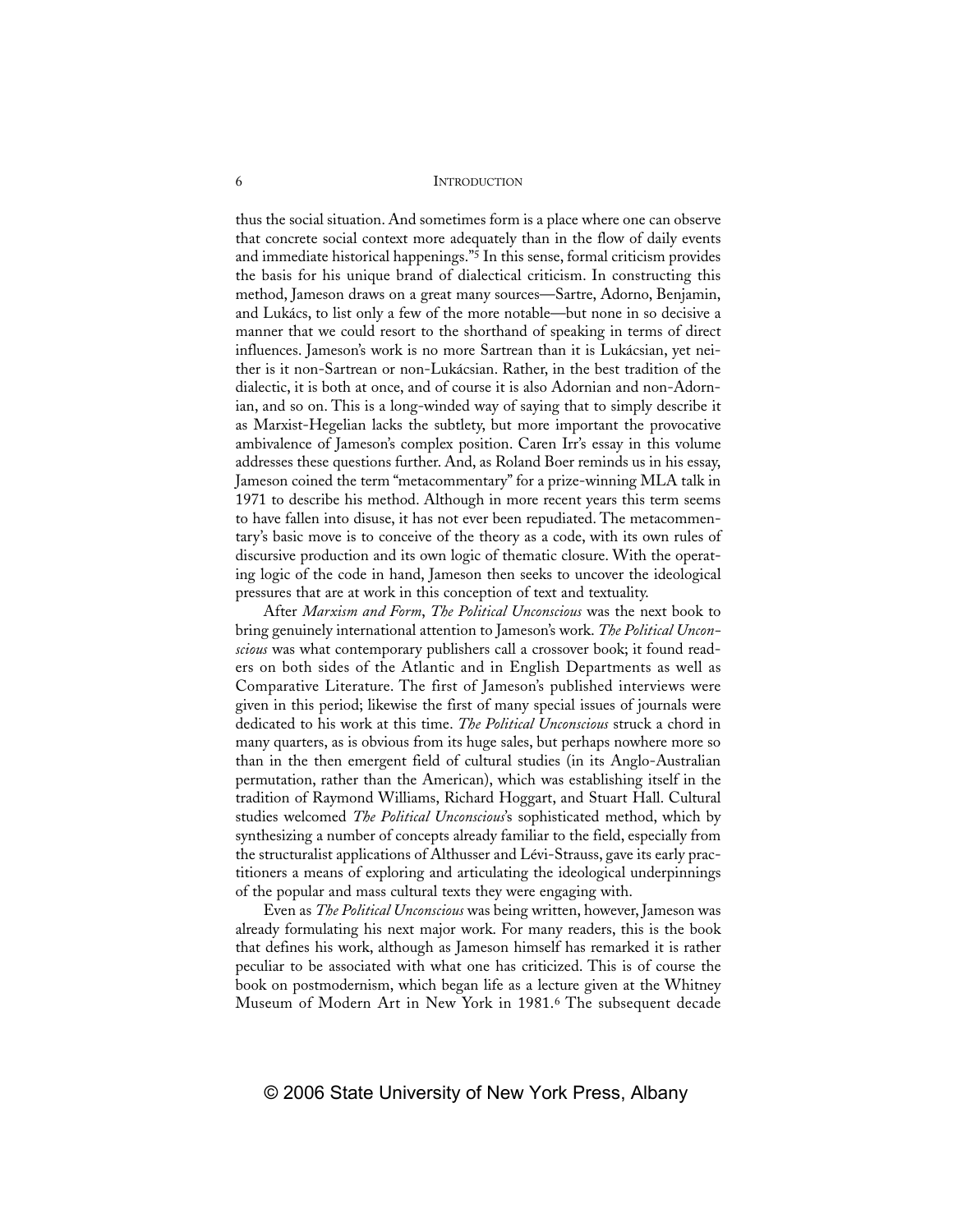between the appearance of *The Political Unconscious* and its successor *Postmodernism, or, the Cultural Logic of Late Capitalism* was in many respects turbulent for Jameson: he moved from the French Department at Yale to the History of Consciousness program at U.C. Santa Cruz and from there to the Literature Program at Duke, with a short sojourn teaching in China as well. This restlessness was to a certain extent reflected in his work. His writing became more experimental in this period in that it branched into new areas and topics; in particular, he began to write more frequently and more directly on film. Until this point, he had only published two essays on film, one on *Zardoz* and the other on *Dog Day Afternoon*, but by the end of the decade he had two books on film.7 He accepted a commission from Colin McCabe at the British Film Institute that resulted in a series of lectures given at the National Film Theatre in London in May 1990. This work was later published under the title *The Geopolitical Aesthetic*; in the same year, he also brought together a series of occasional essays on film and wrote a long piece on art deco to produce *Signatures of the Visible*. More interesting, though, and lending weight to the subterranean image previously given, he had at least four other substantial but ultimately unfinished projects ongoing throughout this period.

At the start of the decade, Jameson seems to have been preoccupied with completing or at least advancing a study of science fiction and utopias begun in a fairly ad hoc fashion in the previous decade. This preoccupation is visible in the conclusion to *The Political Unconscious*, but a short time after it seemed to stall, or else give way to newer or more urgent projects. At a conference held in Jameson's honor in 2003 it was announced that this project had at last reached the conclusion stage and that a book was imminent.8 That more urgent project interrupting the science fiction and utopias book seems to have been a desire to write a kind of cultural history of the 1960s, which was begun but not completed—it did result, however, in three very important essays: "Periodizing the 1960s," "Wallace Stevens," and "Third-World Literature in the Era of Multinational Capitalism." The last of these three sparked a considerable furor, which Buchanan and Szeman examine in more detail in their contributions to this volume. Although Jameson himself designates "Periodizing the 1960s" and "Third-World Literature in the Era of Multinational Capitalism" as companion pieces to the program essay on postmodernism, that relationship has not yet been fully explored. By the same token, the Wallace Stevens essay has yet to be seen in its proper perspective as the first draft of an extended work on the birth and death of what Jameson calls "theoretical discourse." Not the least reason for this, of course, is that that extended work has not yet been published, although portions of it have been delivered under titles such as "What's Left of Theory?"

Other works in progress include one on Asian literature; in addition to the essay on third-world literature, which deals with Chinese and Indian writers as well as African writers, there are two other essays dealing with Asian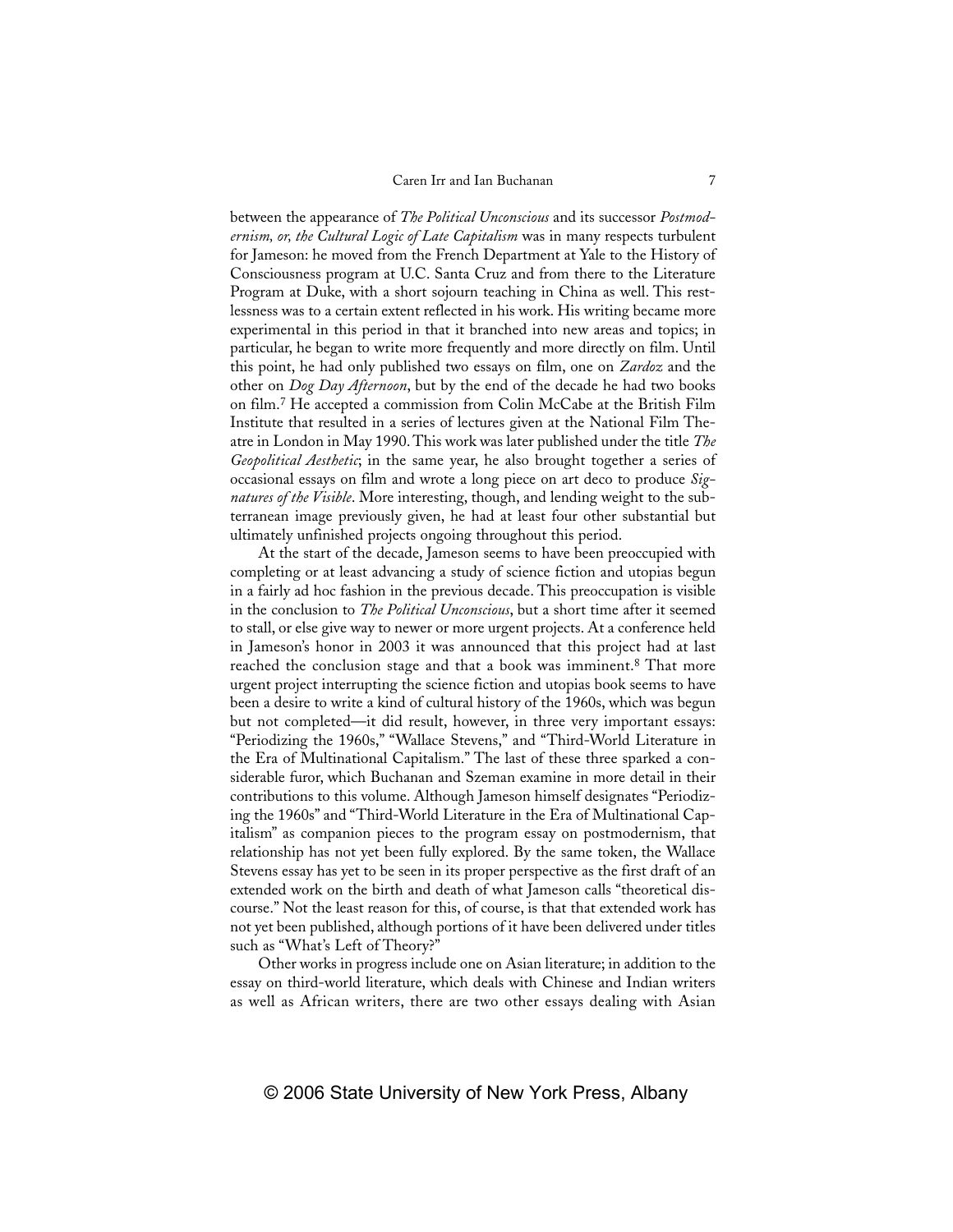authors.9 Jameson also remains interested in rethinking modernist texts, particularly those with a postcolonial provenance or pertinence such as works by Joyce, Flaubert, and Rimbaud.10 With regards to the latter, the 2002 publication of *A Singular Modernity* should not be seen as the conclusion to this project, but rather a late introduction that will perhaps hasten the project along.<sup>11</sup> Common to Jameson's most recent projects is the attempt to theorize a successor to modernism that is not yet properly a postmodernism; in this way they preface the postmodernism project in the typically Jamesonian manner of being "failures." What is curious about them is the fact that they followed the inaugural presentation of what Jameson himself describes as the program essay on postmodernism—it is almost as if having put forward that formulation, he had to then work around the edges of it, considering it from several different angles to see whether it really did hold up to scrutiny.

Since the mid-1990s, beginning with the last essays of *The Cultural Turn*, Jameson has begun to theorize the coming—some say achieved—transformation to the world-historical known as "globalization." In summary, Jameson's argument is that it may be useful to think of the concept of "globaliszation" as a "libidinalization of the market," by which he means that cultural production today increasingly aims to make the market itself desirable. There is, Jameson argues, no enclave left, aesthetic or otherwise, in which the commodity cannot reign supreme. Owing to the almost complete collapse of actually existing socialism and the generalized discrediting of Soviet communism that has followed, capitalism now imagines no actually existing alternatives. Indeed, Jameson fears that the very idea that there is or could be an alternative to capitalism has withered and died. As he puts it, today we find it easier to imagine the end of the world itself than an alternative to capitalism. Thus, more urgently than ever before, we are called on to uncover the inherent contradictions in the system and the ideological means by which they are papered over. In this respect, the Jamesonian project will always be, in the best sense of the word, an incomplete one.

### **CONCLUSION**

It is to address the range, influence, and continuations of Jameson's work especially the less widely considered work published since the celebrated *Postmodernism* book—that the essays collected here were assembled. These essays explore some of Jameson's central tenets, even as they reinterpret some of his legacy, turn some of his core concepts in other directions, and move out into worlds not necessarily encompassed by his own writings. These essays explore what his project can do and push the envelopes available in several of the humanistic fields influenced by Jameson's work—from Slavic studies, film criticism, literary history, to postcolonial studies and biblical criticism. These are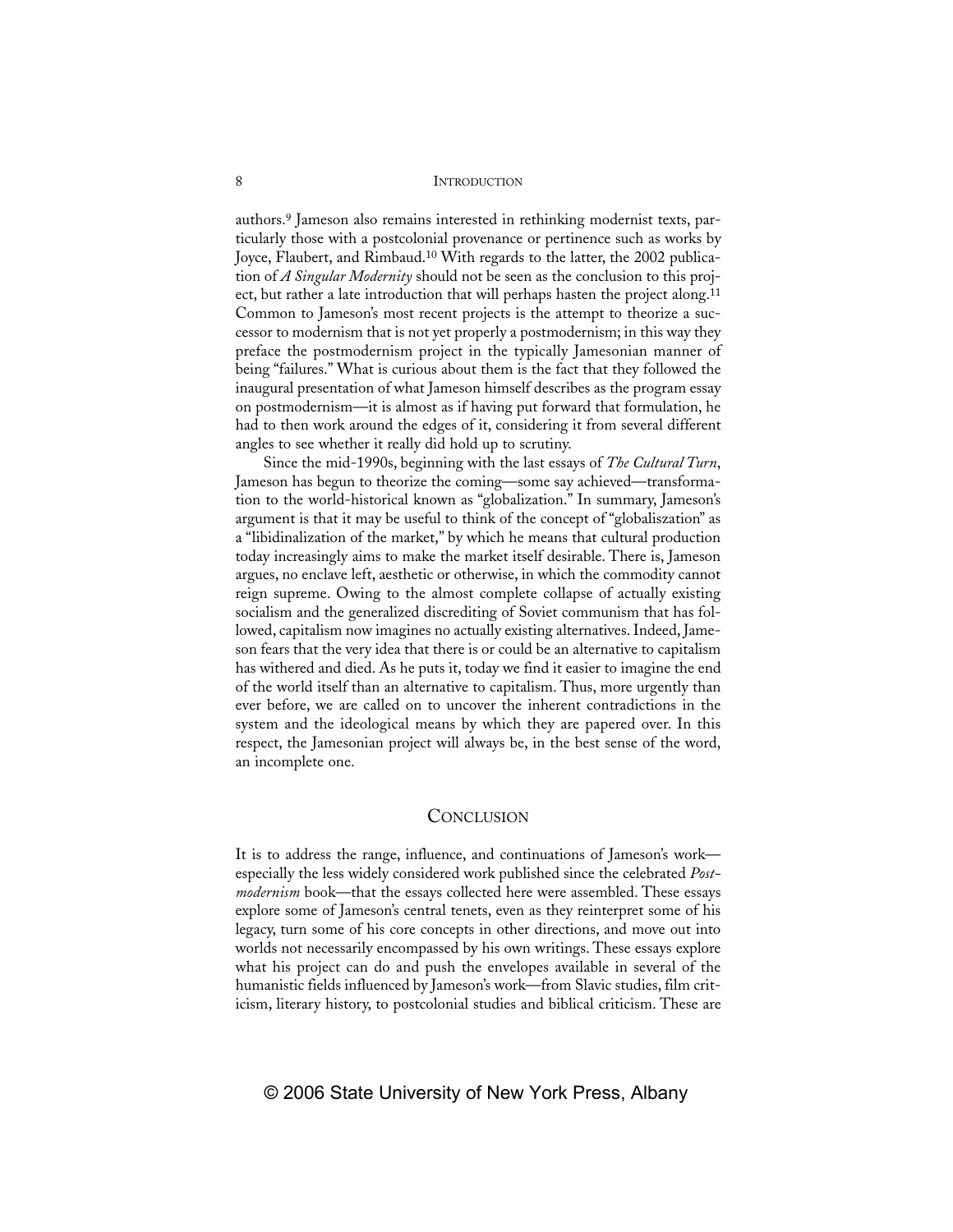also the essays of scholars who have come to Jameson's work because they are students of various corners of the Western Marxist tradition, and it might be best to describe this work as that of the "next generation" of the eclectic Western Marxist tradition. Centrally concerned with culture, politically disengaged from the Soviet experience, critically aware of the third worldist strains of the New Lefts of the 1960s, and deeply ambivalent about American claims to imperial authority, the contributors to this volume are, for the most part, members of a new generation of politically minded scholars of culture. This is a generation in the process of inventing its own predecessors and selecting its traditions from the arrays available in the so-called Supermarket of Theory. Having come intellectually of age at a time when poststructuralism was already a major institutional presence in the academy, this generation borrows and accepts some premises thereof, considering it as a fait accompli, a battle already fought and concluded, having left the usual detritus of battle strewn about. The essential act, then, for this intellectual generation is not the recovery of the materiality of the texts of culture or the affirmation of the so-called identities of the mid-twentieth century but rather the discovery, through the rich archives everywhere available, of the material operations of the present.

In short, the essays in *On Jameson* build on Jameson's central premises in hopes of addressing the contemporary crisis in the humanities with a reinvigorated version of critique: this Jamesonian critique is dialectical in character, rigorously conceptual and unafraid of polemic, materialist, and grounded (by various techniques) in the contradictory demands of particular discussions and national situations, while still reaching out toward global and fundamental questions. Together, these essays illustrate how and why politically conscious scholars think about global cultures today, how we teach, what objects we select, who we claim as methodological progenitors, and which future initiatives capture our imaginations.

With such big questions at issue, it should not be surprising that this collection ranges over Jameson's entire corpus and includes essays that consider everything from his early work on Sartre to his most recent on globalization, even though it focuses on the latter, newer material. This volume is especially concerned with reflecting on Jameson's most current work and demonstrating its potential to shape the emerging study of globalization. Furthermore, it treats Jameson's work as a complicated and interconnected whole. As the essays in this volume reveal in their aggregate, integrating these concerns is Jameson's emerging project of producing a critical theory of contemporary global cultures.

Following this introduction, the first set of essays is concerned with articulating four of Jameson's central concepts. Each essay in this section identifies the situation, tensions, and consequences of a core idea. Evan Watkins's essay situates Jameson's distinctive style of generalizing in relation to contemporary pragmatist assertions of the inconsequentiality of theory, arguing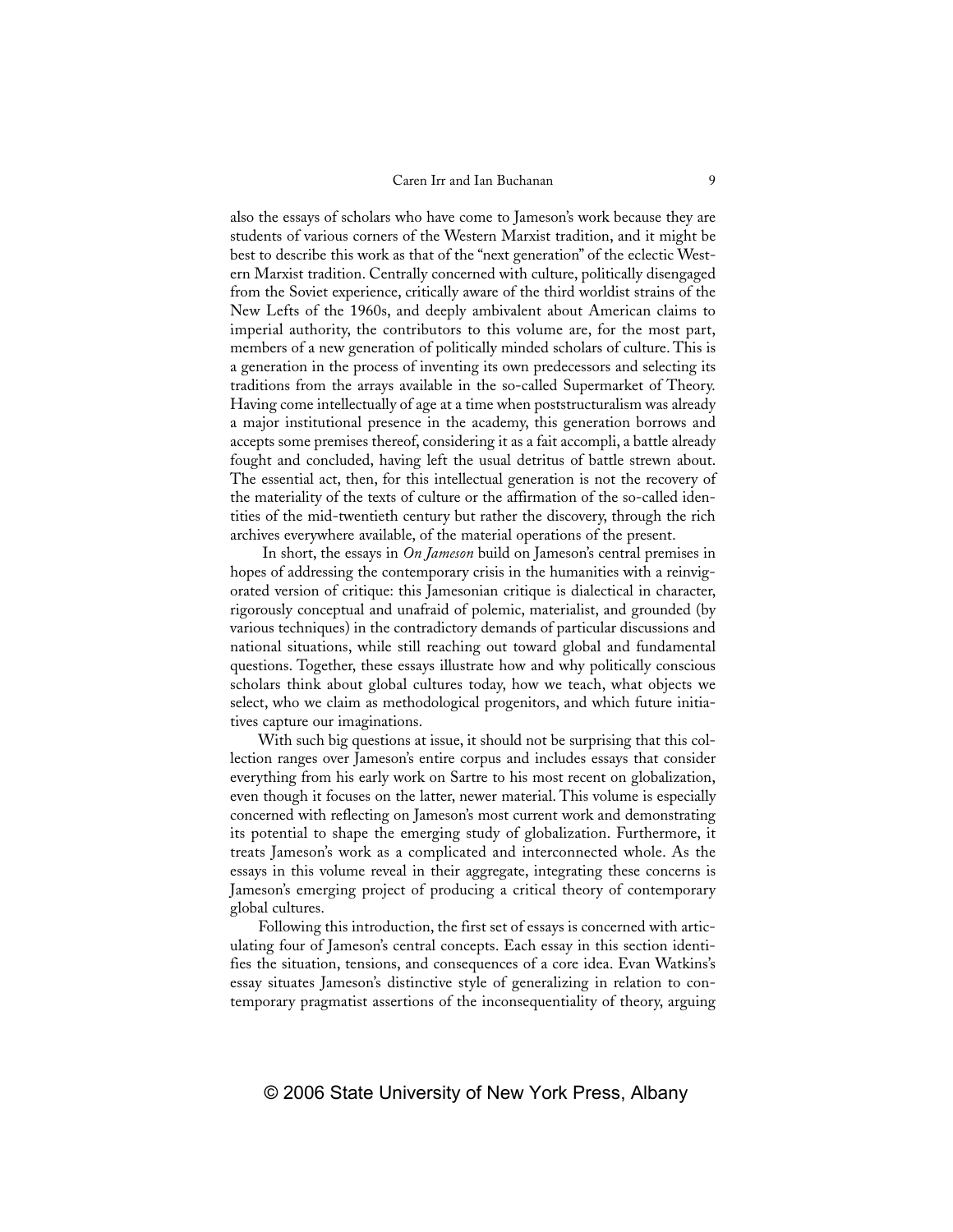that Jameson's "generalization" operates as a distinctive form of historical abstraction. In her essay, Carolyn Lesjak contests a pro-praxis criticism of Jameson's work and underscores instead his distinctive form of socialist pedagogy. Roland Boer takes up the questions of interpretive method and outlines the derivation of Jamesonian exegesis, focusing on the crucial topic of "metacommentary." In his reconsideration of an argument made earlier in his monograph on Jameson, Sean Homer finds in *The Political Unconscious* in particular a concept of history and historicism especially suitable for the political situation of the new millennium.

The essays in the second part of this collection test particular Jamesonian concepts and hypotheses in readings of global cultures. Robert Seguin's essay considers a theory of cultural revolution latent within Jameson's work and outlines its consequences for an account of the work of intellectuals in the transition from an essentially feudal to a primarily industrial mode of production in the American South. Taking up the well-considered concept of cognitive mapping, Michael Rothberg reads a contemporary German documentary as a partial map of the transnational crisis of labor in newly integrated Europe. Taking the problem further east, Vitaly Chernetsky investigates the stalled encounter with Jameson's work and theories of postmodernism more generally in the post-Soviet sphere—especially Russia, the Ukraine, and the former Yugoslavia.

The third section turns most explicitly to the problems of globalization. It begins with a pair of essays reconsidering—from different directions and locations—Jameson's controversial discussion of third-world literature as national allegory. From Australia, Ian Buchanan situates these concepts in relation to the problem of the nation in contemporary theories of culture. From Canada, Imre Szeman traces the concept of national allegory through Jameson's work, arguing that both culture and "the nation" operate for Jameson as mediating categories; the nation in particular, Szeman argues, serves as an imagined alternative utopian space within globalization. Taking up the problem of utopianism, Caren Irr's essay reads Jameson's call for a return to Hegel not so much as a methodological regression but rather as a figure for his relationship to his American situation. These themes come together in Phil Wegner's synthesizing account of the twin drives of Jameson's work: historicization and totalization; Wegner aims to periodize Jameson's *oeuvre* to date and argue for the emergence of globalization as a new and central problem in his on-going meditation on the possibilities of the future.

Overall, it is the aim of this collection to consider Jameson's work, insofar as this is possible, in its own terms and with an eye to its pertinence for a problem likely to dominate the study of culture for some time to come: how to register simultaneously the commonalities and frictions that together have moved our present past a cultural condition we have sometimes called postmodernism and toward a political situation we are learning to describe as globalization.